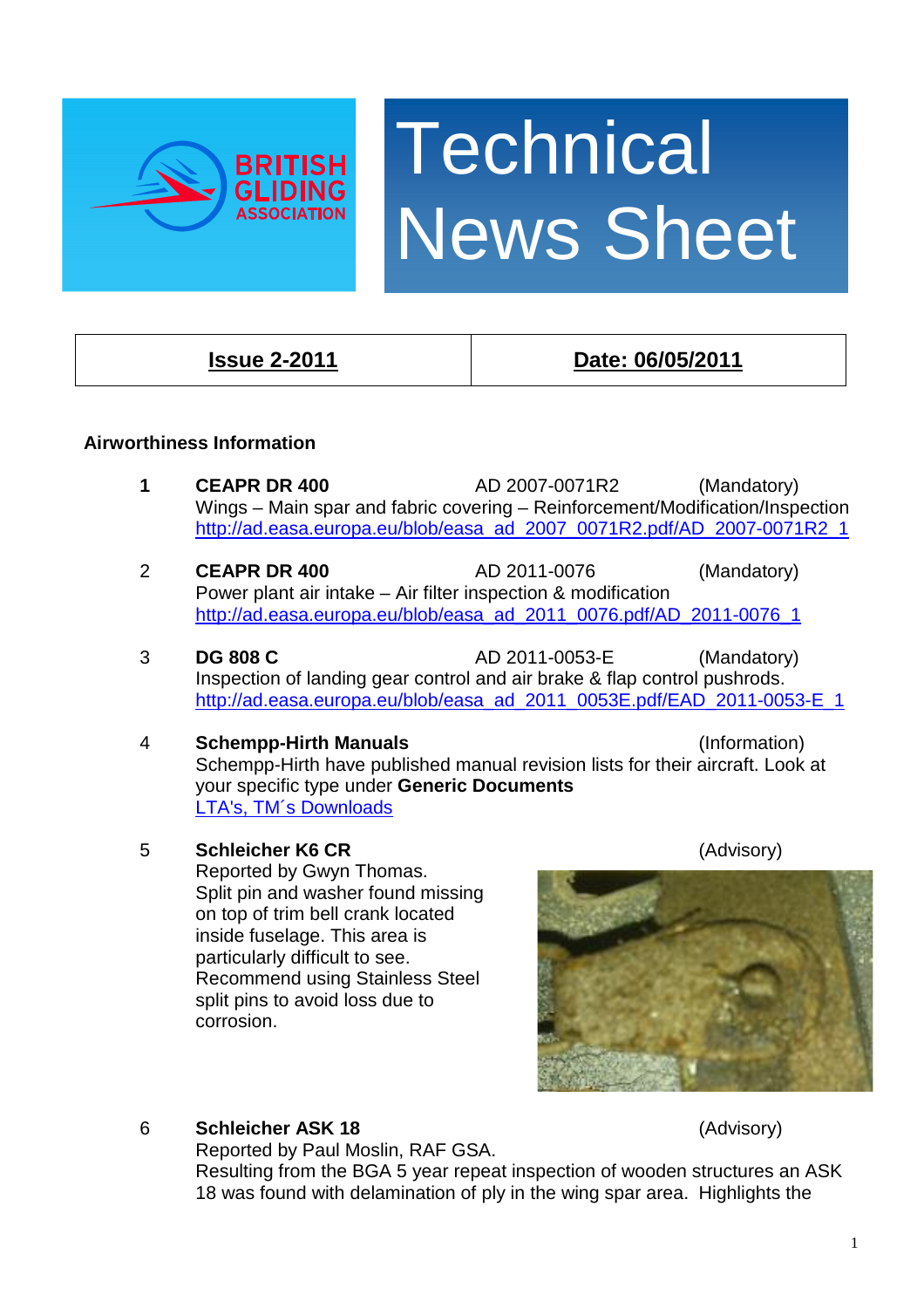

effectiveness of this inspection and the need to maintain vigilance on older wooden structure types.

#### **General Information**

1 Recording of Work

A reminder to inspectors that it is a BGA and CAA/EASA requirement in addition to annual and routine worksheets (BGA 267 & LAMP or LAMS sheets), to fully record all maintenance work carried out on aircraft. (M.A.401 (c) refers, extract below) and retain as part of a comprehensive work pack. This requirement is especially applicable to (but not limited to) the recording of flying control mass and balance checks following repair or refinishing. All worksheets must be completed fully with defect/task and action detailed with a Part M, Certificate of Release to Service as appropriate. [BGA 205](http://www.gliding.co.uk/bgainfo/technical/ampmanual/1-3a4.pdf) work sheet is designed for this purpose.

#### M.A.401(c)

*"The person or organisation maintaining an aircraft shall ensure that all applicable maintenance data is current and readily available for use when required. The person or organisation shall establish a work card or worksheet system to be used and shall either transcribe accurately the maintenance data onto such work cards or*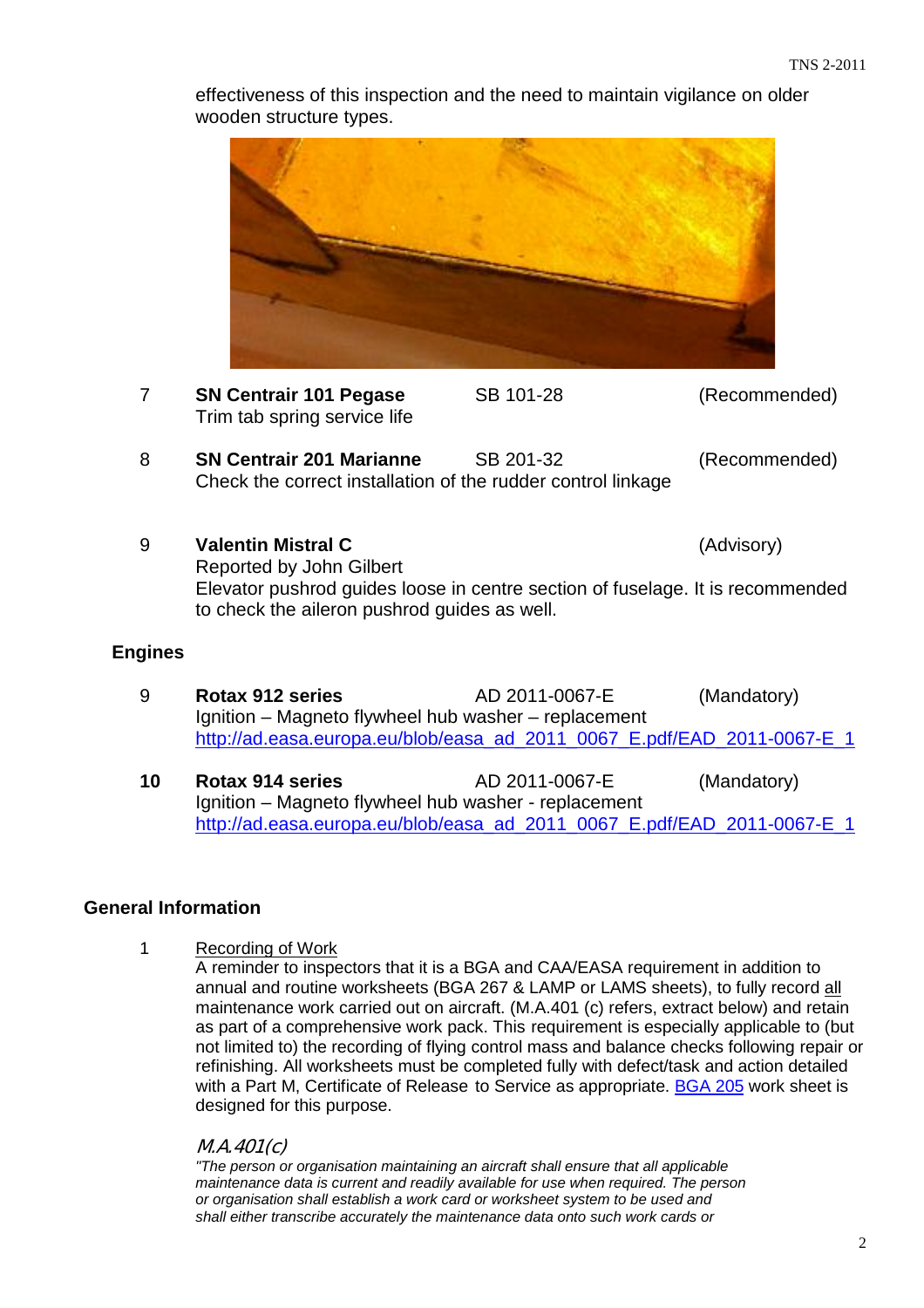*worksheets or make precise reference to the particular maintenance task or tasks contained in such maintenance data."* 

Inspectors are further reminded that is a requirement to retain a copy of this work for your own records for at least three years after the maintenance event in addition to the owners records that should be complete and retained for the life of the aircraft and two years after the aircraft has been permanently removed from service or destroyed. You are also obliged to supply the maintenance records to the aircraft owner on completion of maintenance.

#### 2 Maintenance of Self Launching Motor Gliders

A reminder to owners and inspectors maintaining glider derived self launching motor gliders (DG400, DG800, Ventus M, Nimbus M and similar types) and TMG (Falke, G 109 and similar types); it is required that these aircraft operating on the CAA/LAMP maintenance programme follow the LAMP maintenance schedule. i.e. annual inspection, 50 and 150 flying hour checks and in the case of low utilisation (less than 50 hours p.a.) 6 month checks. The airframe and engine can be run independently for everything except the annual inspection, so in most cases the airframe will require some flying hour checks during the year but the engine will probably only require a 6 month check. **Note:** On aircraft used for private flight, 50 hour checks can be accomplished by the pilot/owner. Remembering the check still need to be certified on worksheets and entered in the log book.

ARC signatories should note that task 3 on the BGA 276 is in part referring to these maintenance checks and should raise a finding if the required maintenance has not been completed. The ARC in those cases cannot not be renewed until some action is taken by the BGA and the aircraft owner/maintenance manager. Refer non compliance findings immediately to CTO.

#### 3 LBA Airworthiness Directives

Many inspectors have voiced difficulties in researching LBA Airworthiness Directives lately on the LBA web site. The LBA web site is outside our control but we have now found a new link with LBA AD's presented somewhat differently. <http://www2.lba.de/LTAs> will take you to a page where you can enter either the aircraft TC holder or group to bring up a list of downloadable AD's. [http://www.lba.de/cln\\_009/DE/Technik/Lufttuechtigkeit/LTA/Uebersichten\\_zu\\_LTA\\_deuts](http://www.lba.de/cln_009/DE/Technik/Lufttuechtigkeit/LTA/Uebersichten_zu_LTA_deutscher_Luftfahrtgerate.html?nn=30662) [cher\\_Luftfahrtgerate.html?nn=30662](http://www.lba.de/cln_009/DE/Technik/Lufttuechtigkeit/LTA/Uebersichten_zu_LTA_deutscher_Luftfahrtgerate.html?nn=30662) will present a menu where you can download a PDF list of AD's relevant to a particular type (limited list)

#### 4 TCDS revision

Many inspectors are failing to quote the TCDS revision number on transitions and ARC renewals. It is very important that you quote the revision number as this is confirming that the aircraft is to a particular standard. To assist we have updated the TCDS revision list on the web site.

 You will notice that the Flight manual data has now been deleted from the list, this is because it is out of date and revisions are managed by Technical Notes published by aircraft manufacturers/TC holders

#### 5 Duplicate Inspections

We are still seeing a number of inspectors not carrying out and recording duplicate (or independent) inspections properly, this is a Part M and BGA requirement and must be carried out.

An independent inspection is required whenever a control system or critical bolted item is dismantled, disturbed or adjusted. The inspection is in two parts, first the inspector who is doing the job should fully inspect his/her work for fit, form and function of the complete system checking that everything is correctly assembled, tightened and locked as appropriate. The control system must be checked for sense and range of operation.